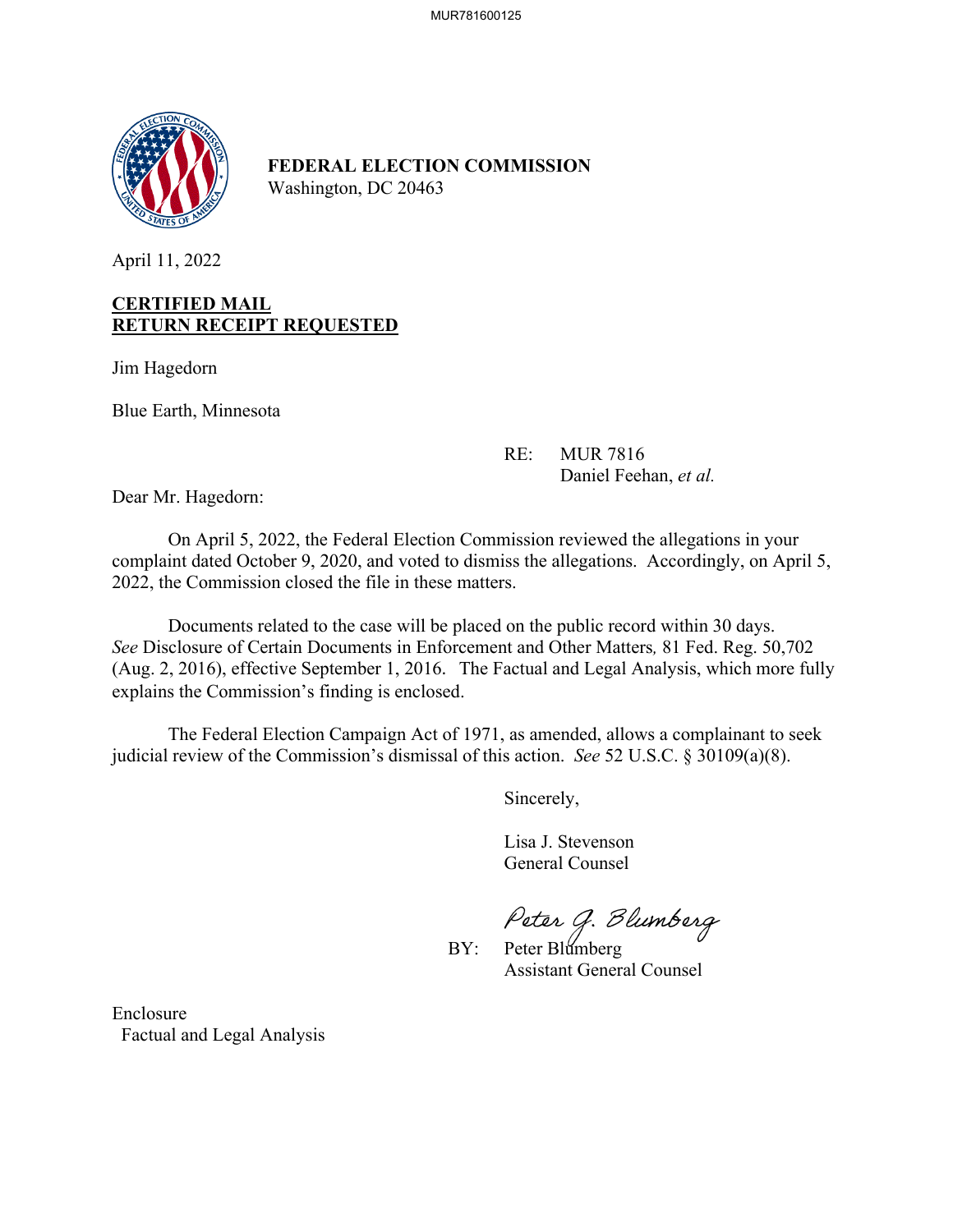| $\mathbf{1}$                              | FEDERAL ELECTION COMMISSION                                                                              |                                                                                                  |                   |  |  |
|-------------------------------------------|----------------------------------------------------------------------------------------------------------|--------------------------------------------------------------------------------------------------|-------------------|--|--|
| $\overline{2}$<br>$\overline{\mathbf{3}}$ | <b>FACTUAL AND LEGAL ANALYSIS</b>                                                                        |                                                                                                  |                   |  |  |
| $\overline{\mathcal{A}}$<br>5             |                                                                                                          |                                                                                                  |                   |  |  |
| 6<br>$\boldsymbol{7}$                     | <b>RESPONDENT:</b>                                                                                       | Daniel Feehan<br>Friends of Dan Feehan and Meghan                                                | <b>MUR</b> : 7816 |  |  |
| $\, 8$                                    |                                                                                                          | Maes in her official capacity as treasurer                                                       |                   |  |  |
| $\mathbf{9}$                              |                                                                                                          | Leadership for Educational Equity                                                                |                   |  |  |
| 10<br>11                                  |                                                                                                          | New Politics Leadership Academy<br>Center for New American Security                              |                   |  |  |
| 12                                        |                                                                                                          |                                                                                                  |                   |  |  |
| 13<br>14                                  | I.<br><b>INTRODUCTION</b>                                                                                |                                                                                                  |                   |  |  |
| 15                                        |                                                                                                          | The Complaint alleges that congressional candidate Daniel Feehan and his authorized              |                   |  |  |
| 16                                        | committee received prohibited contributions from Feehan's employers in the form of excessive             |                                                                                                  |                   |  |  |
| 17                                        | compensation for the purpose of supporting his campaign. <sup>1</sup> Respondents Feehan, Friends of Dan |                                                                                                  |                   |  |  |
| 18                                        | Feehan and Meghan Maes in her official capacity as treasurer (the "Committee"), and the                  |                                                                                                  |                   |  |  |
| 19                                        | organizations that employed Feehan — Leadership for Educational Equity ("LEE"), New                      |                                                                                                  |                   |  |  |
| 20                                        | Politics Leadership Academy ("NPLA"), and Center for New American Security ("CNAS") —                    |                                                                                                  |                   |  |  |
| 21                                        |                                                                                                          | deny the allegations, claiming that Feehan was paid for bona fide services rendered. Because the |                   |  |  |
| 22                                        | available information does not raise a reasonable inference that the payments to Feehan were             |                                                                                                  |                   |  |  |
| 23                                        | impermissible under Commission regulations governing compensation from candidate                         |                                                                                                  |                   |  |  |
| 24                                        | employment, the Commission dismisses the allegations that Feehan's compensation constituted              |                                                                                                  |                   |  |  |
| 25                                        |                                                                                                          | prohibited contributions in violation of 52 U.S.C. § 30118(a).                                   |                   |  |  |

<span id="page-1-0"></span><sup>&</sup>lt;sup>1</sup> The Complaint also appears to allege that Feehan publicly misrepresented his employment in a debate and that one of the organizations that employed him hired only Democrats despite purporting to be non-partisan. As neither of these allegations implicate the Act, this Report does not discuss them further.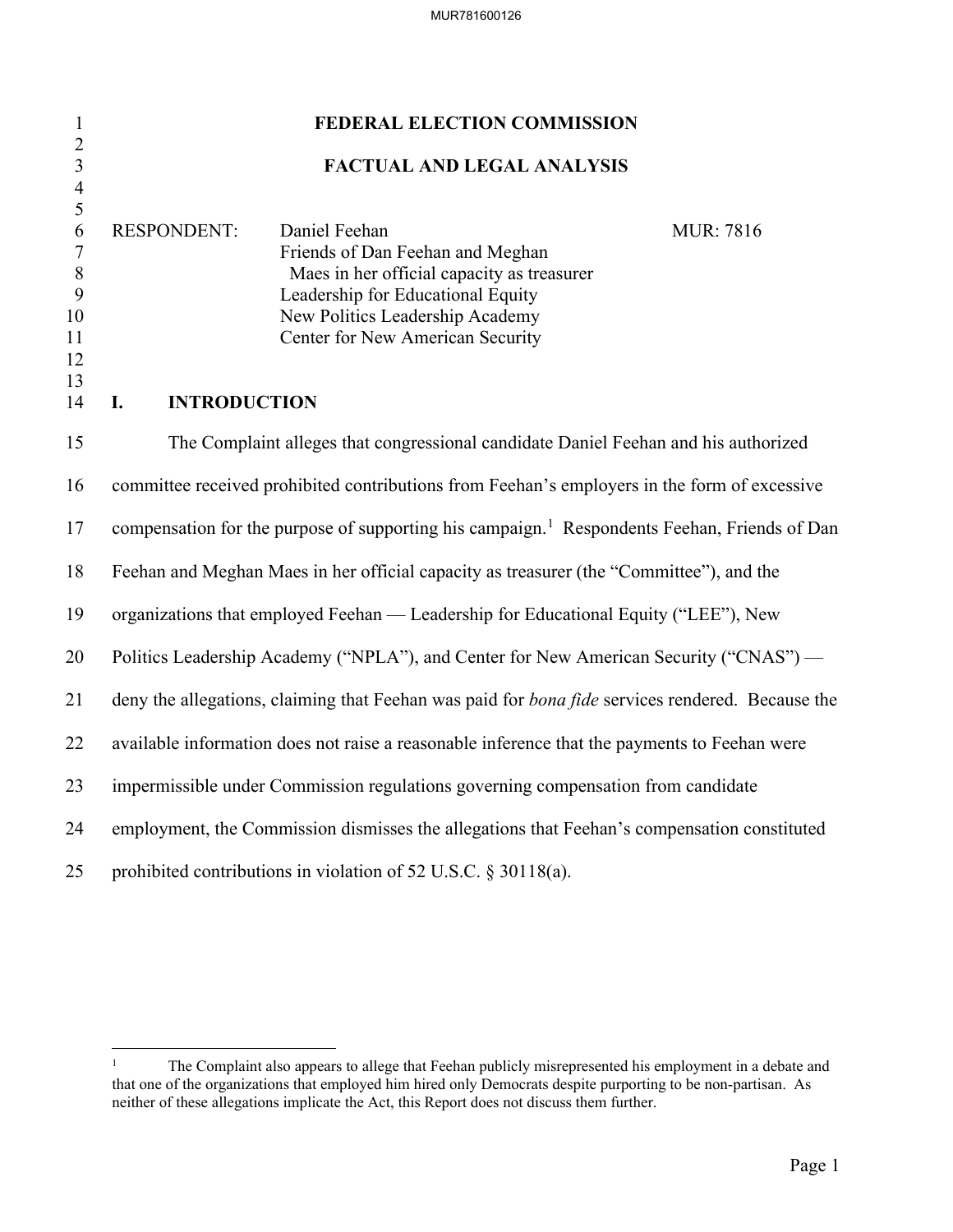MUR 7816 (Daniel Feehan, *et al.*) Factual & Legal Analysis Page 2 of 11

## 1 **II. FACTUAL BACKGROUND**

2 On July 1, 2017, Feehan filed his Statement of Candidacy for U.S. Congress in the First 3 District of Minnesota and designated the Committee as his principal campaign committee.<sup>[2](#page-2-0)</sup> 4 Feehan lost the November 2018 election and subsequently declared his candidacy for the 2020 5 election on October 1, 2019, again naming the Committee as his principal campaign committee.<sup>[3](#page-2-1)</sup> 6 The Complaint alleges that Feehan's financial disclosure reports filed with the House of 7 Representatives show that between 2017 and 2019, Feehan was paid over \$475,000 to run for 8 Congress by several entities.<sup>[4](#page-2-2)</sup> In particular, the Complaint argues that Feehan was paid "an 9 extraordinary \$184,000" from August 13 through December 31, 2018 by LEE and NPLA.<sup>[5](#page-2-3)</sup> The 10 Complaint also attaches a copy of Feehan's financial disclosure reports showing a payment of 11 \$55,412 from CNAS in 2018.<sup>[6](#page-2-4)</sup> 12 The Response from Feehan and the Committee argues that the Complaint's attached 13 financial disclosure report was an erroneous filing overstating Feehan's income, and that it was

14 amended prior to the filing of the Complaint.<sup>[7](#page-2-5)</sup> All of the Respondents assert that Feehan's

<span id="page-2-0"></span><sup>2</sup> Daniel Feehan, Statement of Candidacy (July 1, 2017).

<span id="page-2-1"></span><sup>3</sup> Daniel Feehan, Statement of Candidacy (Oct. 1, 2019).

<span id="page-2-2"></span><sup>4</sup> Compl. at 1 (Oct. 9, 2020).

<span id="page-2-3"></span><sup>5</sup> *Id.*

<span id="page-2-4"></span><sup>6</sup> *Id*. at Attach 2.

<span id="page-2-5"></span><sup>7</sup> Resp. of Feehan and Friends of Dan Feehan at 1 (Nov. 9, 2020) [hereinafter "Feehan Resp."]. Feehan amended his financial disclosures on September 28, 2020. *See id.* at Attach; Office of the Clerk, U.S. House of Representatives, Am. Financial Disclosure Report of Daniel Feehan (Sept. 28, 2020), [https://disclosures](https://disclosures-clerk.house.gov/public_disc/financial-pdfs/2019/10039145.pdf)[clerk.house.gov/public\\_disc/financial-pdfs/2019/10039145.pdf.](https://disclosures-clerk.house.gov/public_disc/financial-pdfs/2019/10039145.pdf) On the same day that Feehan amended his financial disclosures, the Complainant submitted a Complaint with the Commission that did not meet the statutory requirements. Complainant submitted a proper complaint on October 9, 2020. There is no explanation in the Complaint or the Responses for this synchronous timing, although it appears the Complainant, Feehan's opponent in the 2018 and 2020 general election, raised the compensation issue during the campaign. *See, e.g.*, Trey Mewes, *Accusations Fly at Feehan-Hagedorn Debate*, MANAKOTA FREE PRESS (Sept. 27, 2020), [https://www.mankatofreepress.com/news/local\\_news/accusations-fly-at-feehan-hagedorn-debate/article\\_fc6d99ac-](https://www.mankatofreepress.com/news/local_news/accusations-fly-at-feehan-hagedorn-debate/article_fc6d99ac-010c-11eb-a75f-f306a20172d0.html)[010c-11eb-a75f-f306a20172d0.html](https://www.mankatofreepress.com/news/local_news/accusations-fly-at-feehan-hagedorn-debate/article_fc6d99ac-010c-11eb-a75f-f306a20172d0.html) ("Hagedorn claimed Feehan has been paid \$500,000 by organizations tied to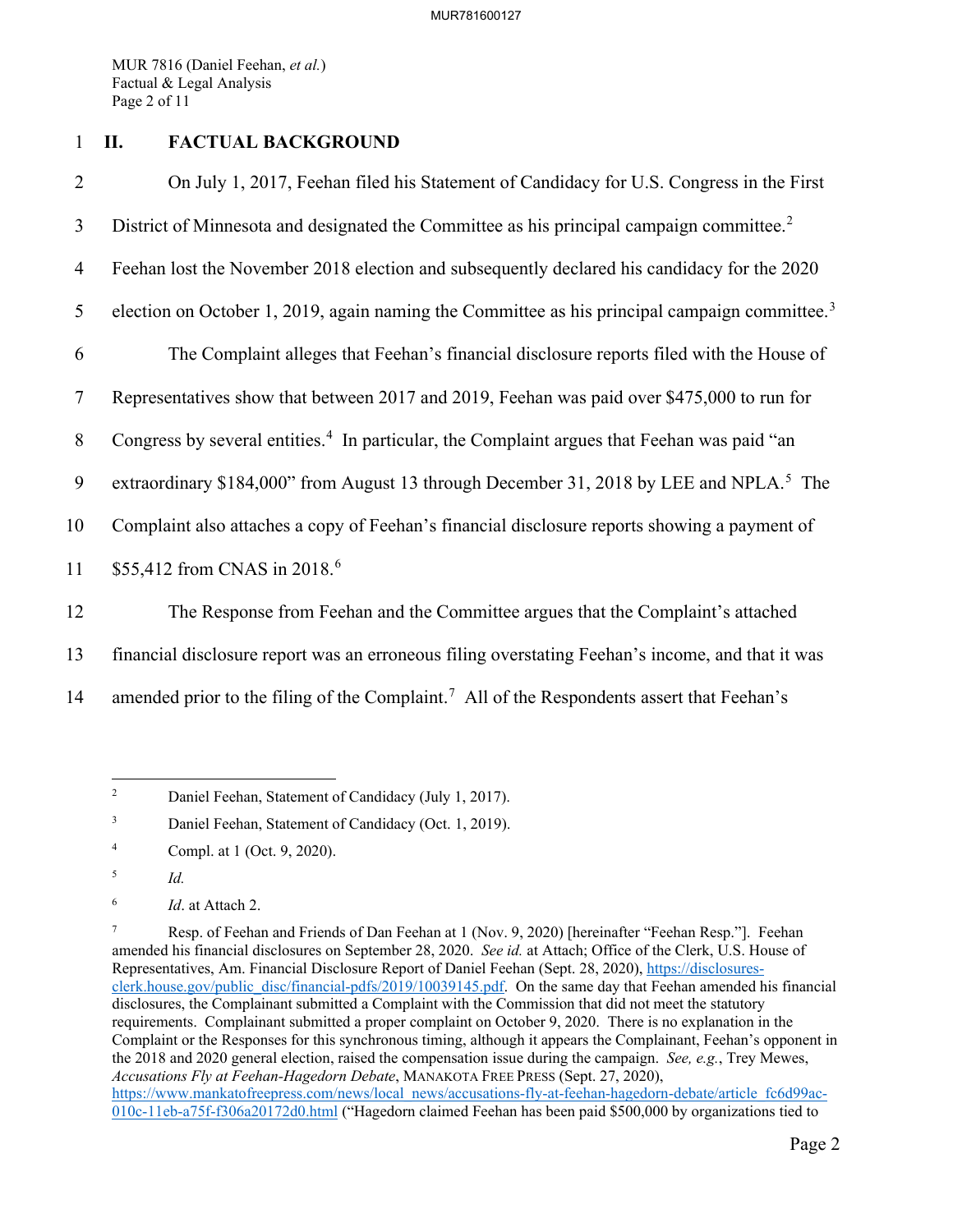MUR 7816 (Daniel Feehan, *et al.*) Factual & Legal Analysis Page 3 of 11

| $\mathbf{1}$   | compensation was for <i>bona fide</i> services that were independent of his campaign. <sup>8</sup> In support,  |
|----------------|-----------------------------------------------------------------------------------------------------------------|
| $\overline{2}$ | Feehan submitted an affidavit describing his work for LEE, NPLA, and CNAS on his financial                      |
| 3              | disclosures. The three employers each submitted responses as well, all asserting that Feehan was                |
| $\overline{4}$ | paid for services that were independent of his campaign, describing Feehan's work for the                       |
| 5              | organization, and explaining why he was well suited to the position.                                            |
| 6              | Specifically, LEE states that it is a "nonprofit leadership development organization                            |
| $\tau$         | inspiring and supporting a network of civic leaders to end the injustice of educational inequity." <sup>9</sup> |
| 8              | LEE asserts that it first hired Feehan as an independent contractor in May 2017 — two months                    |
| 9              | before he announced his plan to run for Congress — and his work was completed by the end of                     |
| 10             | $201710$ According to LEE, Feehan was one of nearly 150 contractors or vendors the                              |
| 11             | organization retained, and his project, implementing a leadership development program for                       |
| 12             | veterans, was particularly well suited for Feehan, who previously served as Acting Assistant                    |
| 13             | Secretary of Defense and was a former member of the military himself. <sup>11</sup> LEE did not employ          |
| 14             | Feehan in 2018 but retained him again as a "temporary employee" from May 1, 2019, to                            |
| 15             | September 30, 2019 — a time during which Feehan was not a candidate. LEE argues that it paid                    |
| 16             | Feehan what it thought his services were worth, <sup>12</sup> and apparently paid \$50,000 for the work he      |
| 17             | did in 2017 and \$120,000 for the work he did in 2019. <sup>13</sup>                                            |

Democratic operatives during the past two years to run for Congress rather than doing work for those organizations.").

<span id="page-3-0"></span><sup>8</sup> *See* Feehan Resp. at 3; Resp. of LEE at 3-5 (Nov. 17, 2020); Resp. of NPLA at 3 (Jan. 5, 2021); Resp. of CNAS at 1-2 (Feb. 3, 2021).

<span id="page-3-1"></span><sup>9</sup> Resp. of LEE at 3.

<span id="page-3-2"></span><sup>10</sup> *Id*. at 5.

<span id="page-3-3"></span> $11$  *Id.* 

<span id="page-3-4"></span><sup>12</sup> *Id*.

<span id="page-3-5"></span><sup>13</sup> Feehan Financial Disclosure (Nov. 28, 2017); Am. Feehan Financial Disclosure (Sept. 28, 2020).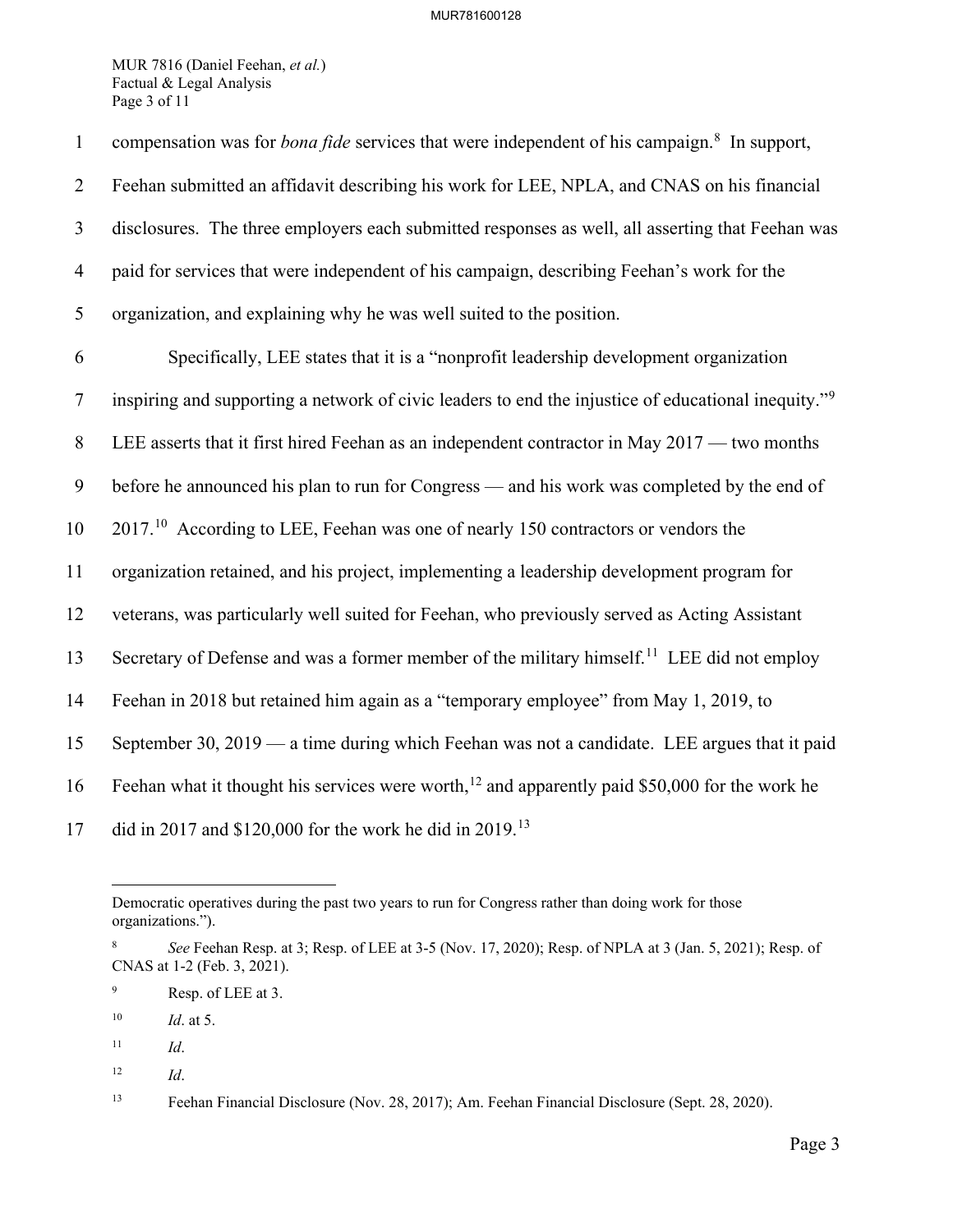MUR 7816 (Daniel Feehan, *et al.*) Factual & Legal Analysis Page 4 of 11

| $\mathbf{1}$   | NPLA states that it is a charitable corporation organized under Section $501(c)(3)$ of the                 |
|----------------|------------------------------------------------------------------------------------------------------------|
| $\overline{2}$ | Internal Revenue Code and is thus prohibited from engaging in any partisan intervention. <sup>14</sup>     |
| 3              | NPLA states that it "recruits military veterans and national service alumni to run for public              |
| $\overline{4}$ | office" regardless of party affiliation and that Feehan worked as a fellow under an established            |
| 5              | fellowship program. <sup>15</sup> According to NPLA, Feehan's fellowship ran from December 2018 to         |
| 6              | September 30, 2019, <sup>16</sup> which, according to his 2020 Statement of Candidacy, is entirely outside |
| $\tau$         | the time during which Feehan was a candidate. The organization described Feehan's work                     |
| 8              | during the fellowship as consisting of a research project on the "urban-rural" divide using his            |
| 9              | experience as a congressional candidate, leading trainings, and participating in weekly                    |
| 10             | sessions. <sup>17</sup> NPLA submitted the "Welcome Letter" given to all fellows setting forth the         |
| 11             | responsibilities of the position, including a timeline for developing research projects and a              |
| 12             | scheduled conference at which fellows would be expected to present their research. <sup>18</sup> The       |
| 13             | stipend for the entire fellowship appears to have been \$64,000 (\$8,500 in 2018 and \$55,500 in           |
| 14             | $2019$ . <sup>19</sup>                                                                                     |
| 15             | Finally CNAS describes itself as "a non-profit research and policy institution $^{220}$ It                 |

Finally, CNAS describes itself as "a non-profit research and policy institution."[20](#page-4-6) 15 It 16 appears CNAS is organized as a charitable corporation under Section  $501(c)(3)$  of the Internal 17 Revenue Code<sup>[21](#page-4-7)</sup> and thereby prohibited from political activity. According to its Response,

<span id="page-4-0"></span><sup>&</sup>lt;sup>14</sup> Resp. of NPLA at 2; NPLA, IRS Form 990 for FY 2019.

<span id="page-4-1"></span><sup>&</sup>lt;sup>15</sup> Resp. of NPLA at 1-3.

<span id="page-4-2"></span><sup>16</sup> *Id*. at 3-4.

<span id="page-4-3"></span><sup>17</sup> *Id*. at 4.

<span id="page-4-4"></span><sup>18</sup> *Id*. at Attach.

<span id="page-4-5"></span><sup>&</sup>lt;sup>19</sup> *Id.* at 3. Feehan reported that NPLA paid him \$9,000 in 2018, a discrepancy of \$500.

<span id="page-4-6"></span><sup>20</sup> Resp. of CNAS at 1.

<span id="page-4-7"></span><sup>21</sup> CNAS, IRS Form 990 for FY 2019.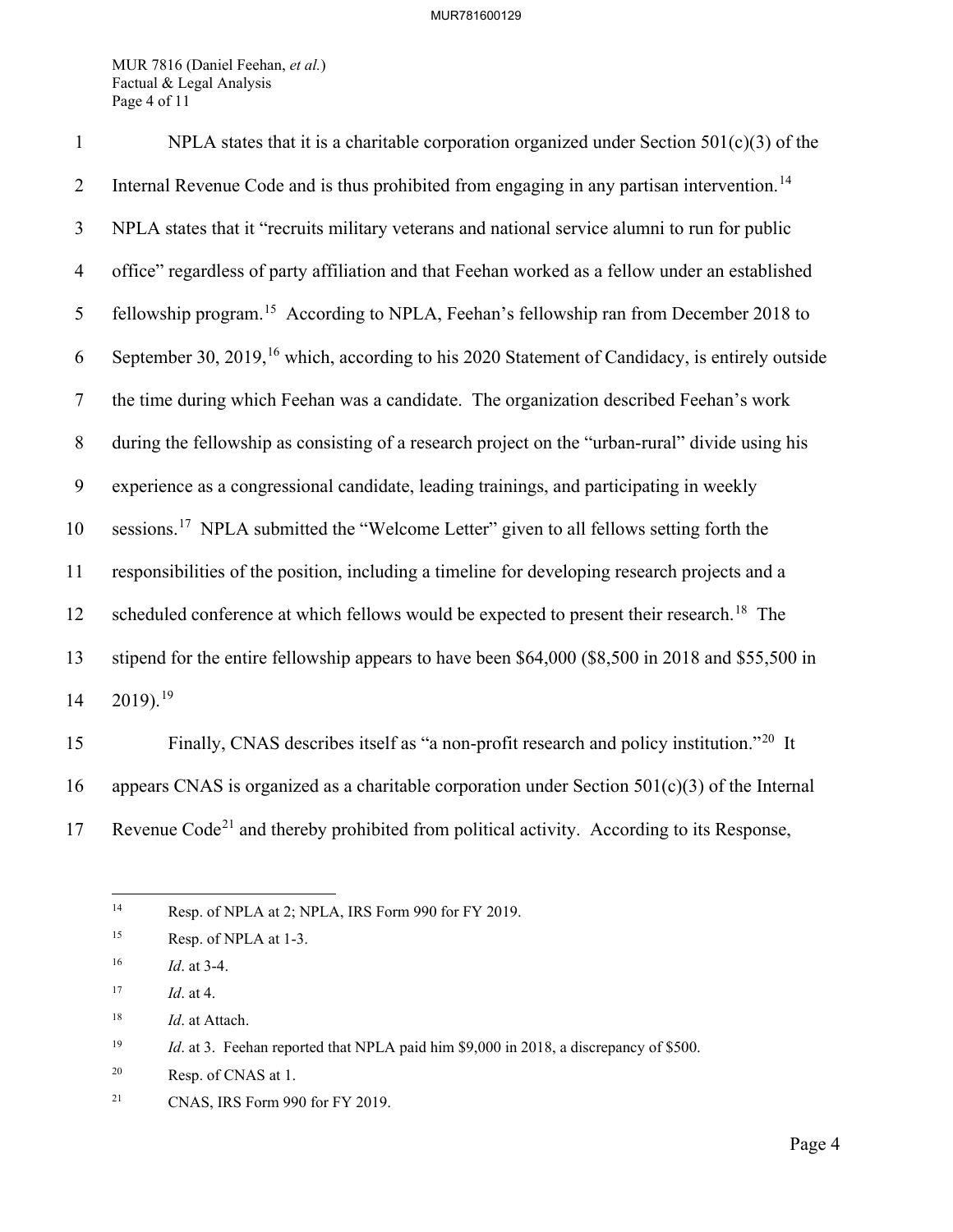MUR 7816 (Daniel Feehan, *et al.*) Factual & Legal Analysis Page 5 of 11

- 1 CNAS engaged Feehan as an adjunct senior fellow in "late 2017" based on a research and
- 2 writing proposal "that was solely in connection with his subject matter expertise relevant to the
- 3 CNAS Military, Veterans & Society program."<sup>[22](#page-5-0)</sup> CNAS states that Feehan's professional
- 4 experience included having served as Principal Deputy Assistant Secretary of Defense as well as
- 5 a number of other positions in the military, and that based on this experience, Feehan drafted a
- 6 book proposal "suitable for pursuing a publication opportunity."<sup>[23](#page-5-1)</sup> CNAS paid Feehan \$7,916 in
- 7 2017,<sup>24</sup> \$55,412 in 2018,<sup>[25](#page-5-3)</sup> and nothing in 2019.<sup>[26](#page-5-4)</sup>
- 8 In total, Feehan's amended financial disclosures show the following income from these
- 9 employers during the time period implicated by the Complaint: $27$

| <b>Employer</b>              | 2017            | 2018           | 2019            |
|------------------------------|-----------------|----------------|-----------------|
| <b>LEE</b>                   | $$50,000^{28}$$ |                | $$120,000^{29}$ |
| <b>CNAS</b>                  | $$7,916^{30}$   | $$55,412^{31}$ |                 |
| <b>NPLA</b>                  |                 | $$9,000^{32}$  | $$55,500^{33}$  |
| Subtotal                     | \$57,916        | \$64,412       | \$175,500       |
| <b>Total for Three Years</b> |                 |                | \$297,828       |

<span id="page-5-2"></span>24 Feehan Financial Disclosure (Aug. 13, 2018).

- <span id="page-5-7"></span>29 Am. Feehan Financial Disclosure (Sept. 28, 2020).
- <span id="page-5-8"></span>30 Feehan Financial Disclosure (Aug. 13, 2018).

<span id="page-5-11"></span>33 *Id*.

<span id="page-5-0"></span><sup>22</sup> Resp. of CNAS at 1-2.

<span id="page-5-1"></span><sup>23</sup> *Id*. at 2.

<span id="page-5-3"></span><sup>25</sup> *Id*.

<span id="page-5-4"></span><sup>26</sup> Am. Feehan Financial Disclosure (Sept. 28, 2020).

<span id="page-5-5"></span><sup>&</sup>lt;sup>27</sup> Feehan disclosed compensation from two additional sources under \$1,000 each and explained the work he did for those groups. *See* Feehan Resp. at Attach (Declaration of Dan Feehan). As this Office has not named those organizations as Respondents, they are not included in this chart.

<span id="page-5-6"></span><sup>28</sup> Feehan Financial Disclosure (Nov. 28, 2017).

<span id="page-5-9"></span><sup>31</sup> *Id*.

<span id="page-5-10"></span><sup>32</sup> Am. Feehan Financial Disclosure (Sept. 28, 2020).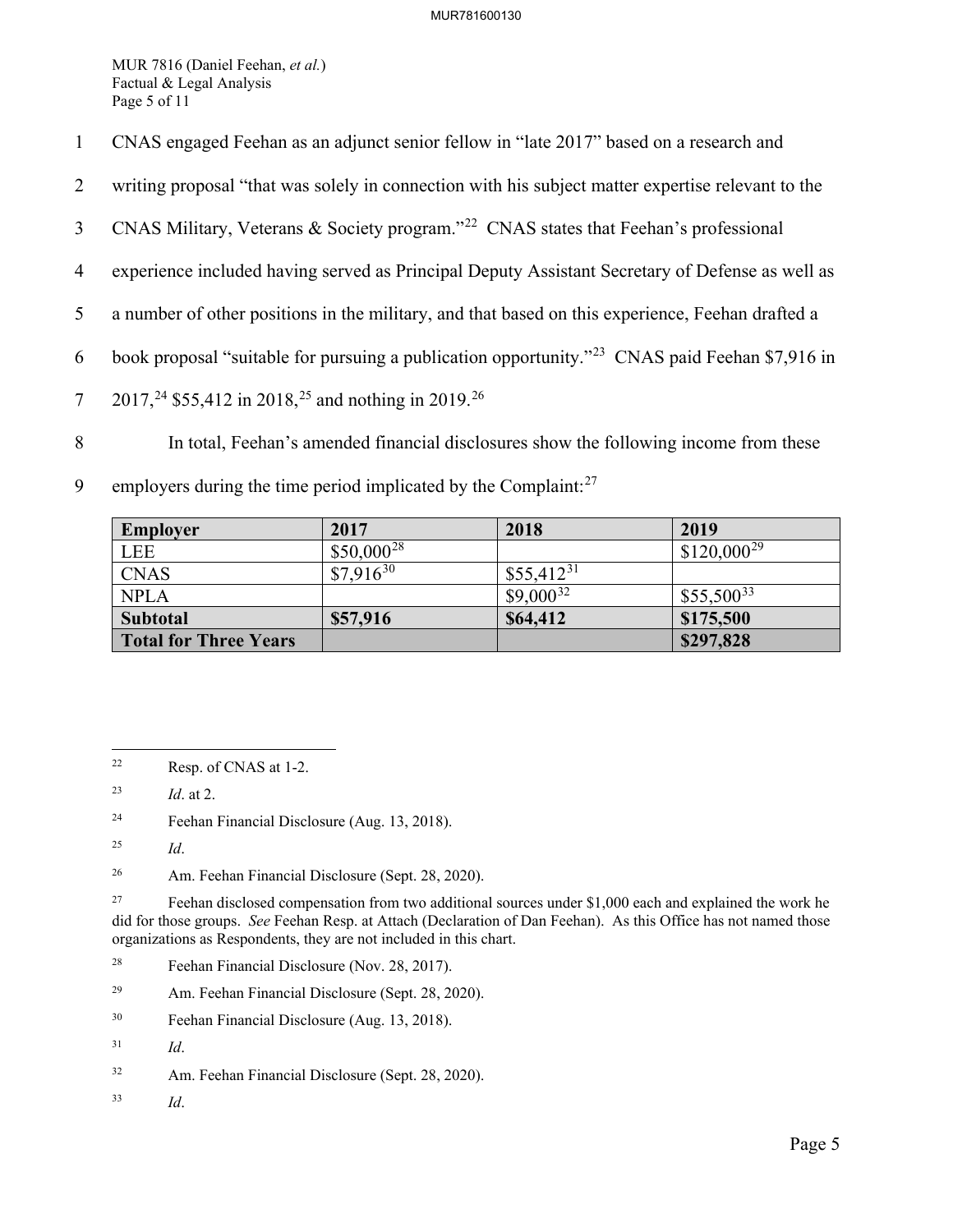MUR 7816 (Daniel Feehan, *et al.*) Factual & Legal Analysis Page 6 of 11

- 1 According to his amended filings, Feehan's income during this three-year period was just under
- 2 \$300,000 substantially less than the \$475,000 reported in the Complaint. Below is a chart
- 3 comparing material portions of the two filings.

| Employer    | <b>Original Filing</b>                        |                                              | <b>Amended Filing</b>           |                                              |
|-------------|-----------------------------------------------|----------------------------------------------|---------------------------------|----------------------------------------------|
|             | Aug. 14, 2018-<br>Dec. 31, 2018 <sup>34</sup> | Jan. 1, 2019-<br>Oct. 31, 2019 <sup>35</sup> | Aug. 14, 2018-<br>Dec. 31, 2018 | Jan. 1, 2019-<br>Dec. 31, 2019 <sup>36</sup> |
| LEE         | \$120,000                                     | \$120,000                                    | $- -$                           | \$120,000                                    |
| <b>CNAS</b> | --                                            |                                              | --                              |                                              |
| <b>NPLA</b> | \$64,000                                      | \$55,500                                     | \$9,000                         | \$55,500                                     |
| Subtotal    | \$184,000                                     | \$175,500                                    | \$9,000                         | \$175,500                                    |

4 There are two adjustments of note during this period. The first is that Feehan's original filing

5 reported that he received \$120,000 from LEE in both 2018 and 2019, while his amended filing

6 reports receiving this amount only in 2019.<sup>37</sup> This adjustment is consistent with the Responses

7 from both LEE and Feehan, which state that Feehan did not receive any compensation from LEE

8 in 2018. The second adjustment is that Feehan originally reported his 2018 salary from NPLA as

9 \$64,000, which appears to be roughly his total compensation from the entire fellowship rather

- 10 than the \$9,000 he allegedly received in 2018.<sup>[38](#page-6-4)</sup> This adjustment is likewise consistent with the
- 11 Response from NPLA.<sup>[39](#page-6-5)</sup> As a result, in the specific period highlighted by the Complaint –

<span id="page-6-0"></span><sup>&</sup>lt;sup>34</sup> The amounts in this column are reported in Feehan's 2019 Financial Disclosure as "amount preceding" year." Feehan filed a 2018 financial disclosure report on August 13, 2018, that did not report this activity. The Complaint therefore infers that these payments occurred in the four-and-a-half months between August 14, 2018 and the end of 2018.

<span id="page-6-1"></span><sup>35</sup> Feehan's original 2019 Financial Disclosure was filed on October 31, 2019.

<span id="page-6-2"></span><sup>&</sup>lt;sup>36</sup> Feehan's Amended 2019 Financial Disclosure was filed on September 28, 2020, and the Commission therefore infers that it covers the entire year 2019. It does not, however, report any new income not previously reported.

<span id="page-6-3"></span><sup>37</sup> *Compare* Compl., Attach (Feehan Financial Disclosure (Oct. 31, 2019)), *with* Am. Feehan Financial Disclosure (Sept. 28, 2020).

<span id="page-6-4"></span><sup>38</sup> *Compare* Compl., Attach (Feehan Financial Disclosure (Oct. 31, 2019)), *with* Am. Feehan Financial Disclosure (Sept. 28, 2020).

<span id="page-6-5"></span><sup>39</sup> Resp. of NPLA at 3.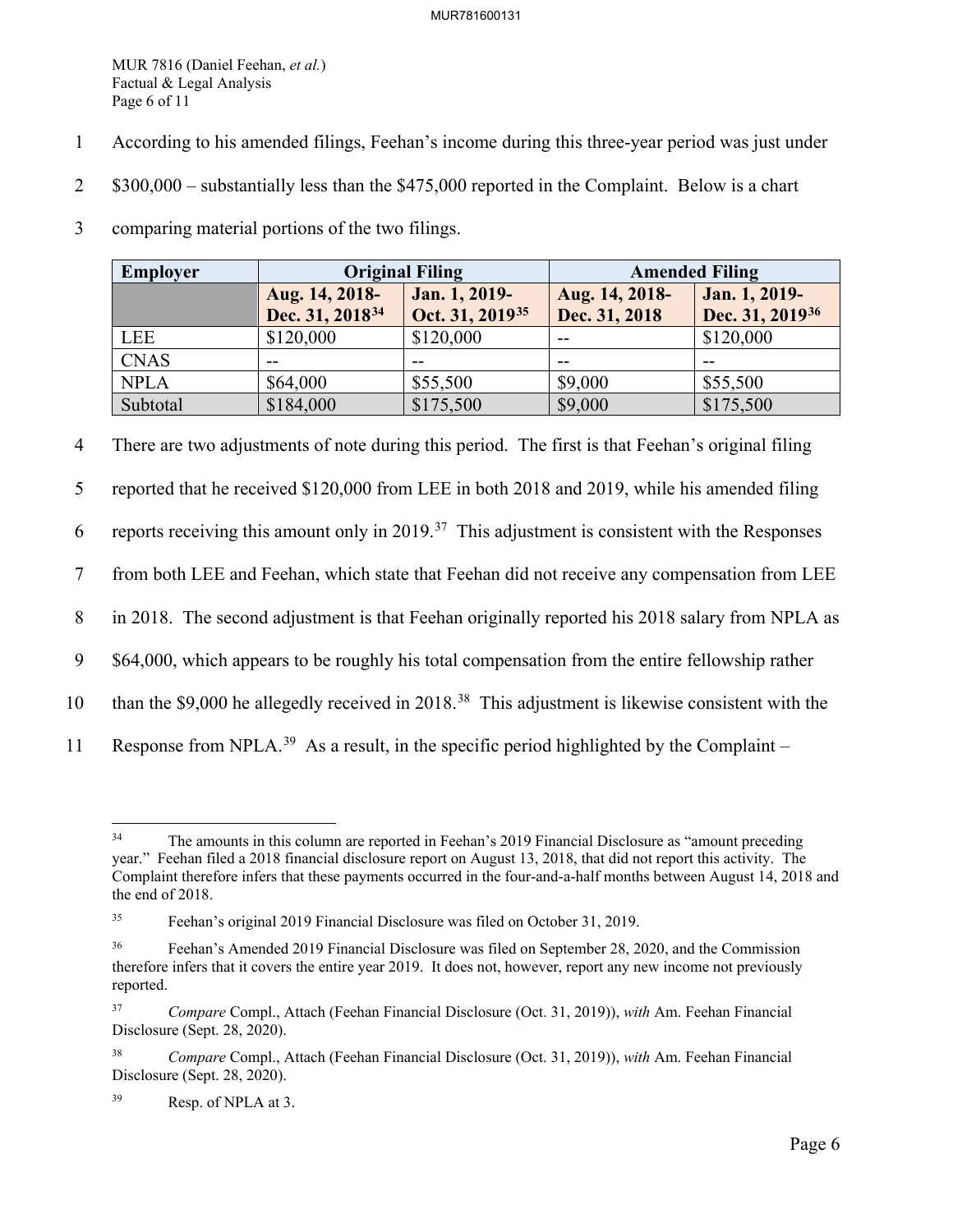MUR 7816 (Daniel Feehan, *et al.*) Factual & Legal Analysis Page 7 of 11

1 August 13, 2018, through the end of 2018 – Feehan's amended financial disclosure shows that he 2 made \$9,000 rather than \$184,000.

## 3 **III. LEGAL ANALYSIS**

4 Corporations are prohibited from making contributions to federal candidates or their 5 authorized committees, and candidates and authorized committees are prohibited from 6 knowingly receiving or accepting such contributions.<sup>[40](#page-7-0)</sup> Under Section 30118 of the Act, the 7 term "contribution" includes "any gift, loan, advance, or deposit of money or anything of value 8 made by any person for the purpose of influencing any election for Federal office," and "any 9 direct or indirect payment, distribution, loan, advance, deposit, or gift of money, or any services, 10 or anything of value . . . to any candidate, campaign committee, or political party or 11 organization," in connection with any election to any Federal office. $41$ 12 Under 11 C.F.R. § 113.1(g)(6)(iii), payments of "compensation" to a candidate "shall be 13 considered contributions" from the payor to the candidate unless: (A) The compensation results 14 from *bona fide* employment that is genuinely independent of the candidacy; (B) The 15 compensation is exclusively in consideration of services provided by the employee as part of this 16 employment; and (C) The compensation does not exceed the amount of compensation which 17 would be paid to any other similarly qualified person for the same work over the same period of 18 time.<sup>[42](#page-7-2)</sup> In numerous advisory opinions, the Commission has concluded that compensation made

<span id="page-7-0"></span><sup>40 52</sup> U.S.C. § 30118(a); 11 C.F.R. § 114.2(a), (b)(1).

<span id="page-7-1"></span><sup>41 52</sup> U.S.C. § 30118(b)(2); 11 C.F.R. § 114.2(b)(1).

<span id="page-7-2"></span><sup>42 11</sup> C.F.R.  $\S$  113.1(g)(6)(iii).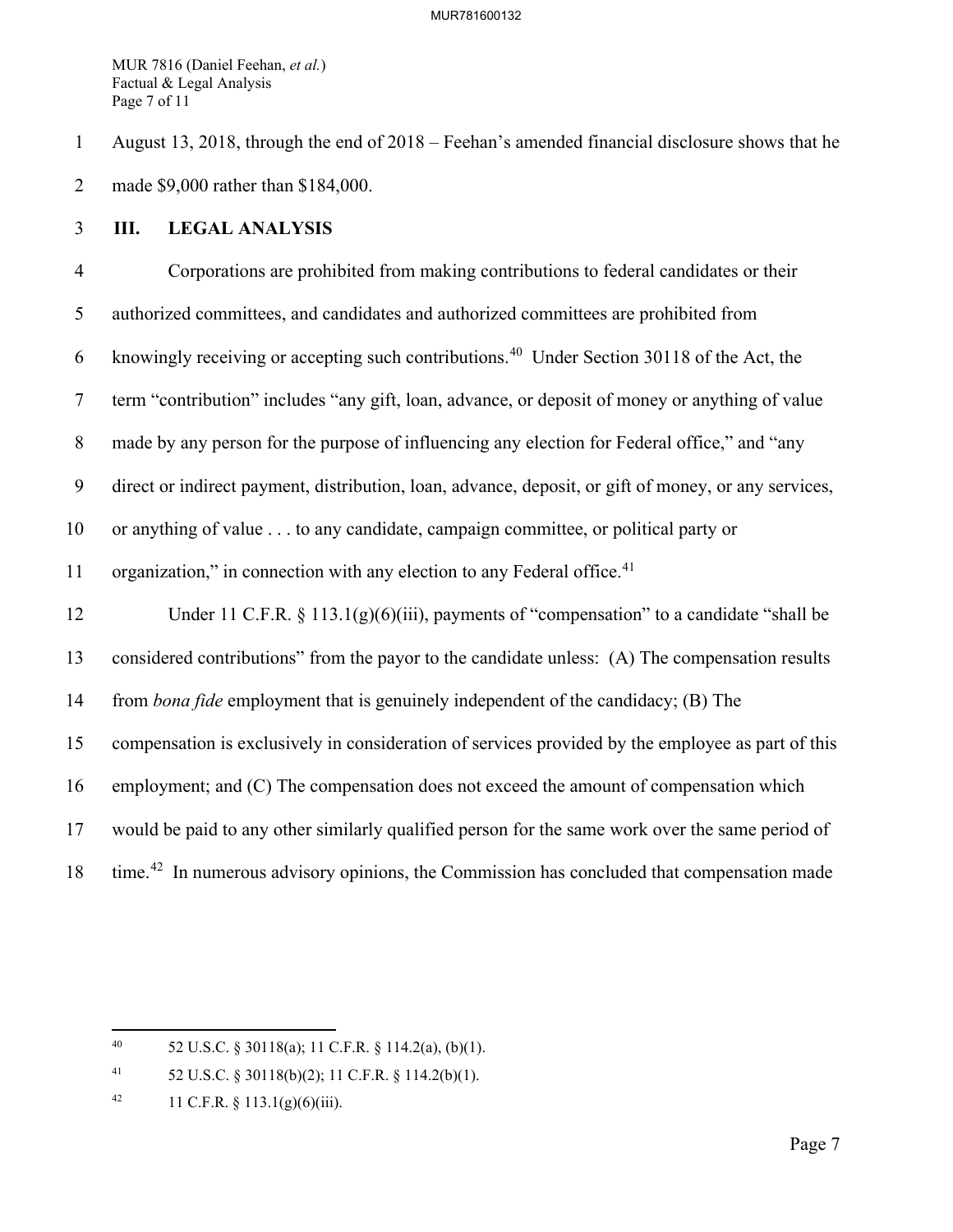MUR 7816 (Daniel Feehan, *et al.*) Factual & Legal Analysis Page 8 of 11

1 by third parties to candidates did not constitute contributions because the payments in question 2 satisfied the requirements at Section  $113.1(g)(6)(iii)$ .<sup>[43](#page-8-0)</sup>

3 Here, the available information does not indicate that Feehan's compensation should be 4 considered a prohibited corporate contribution. First, as to whether the compensation results 5 from *bona fide* employment that is genuinely independent of his candidacy, the information in 6 the record indicates that it likely was. With respect to his compensation from LEE, Feehan 7 began working for LEE approximately two months before he declared his candidacy in 2017 and 8 his work was completed in 2017, roughly a year before the election. Feehan did not work for 9 LEE at all in 2018. Accordingly, the timing of his work does not suggest that Feehan's 10 employment with LEE was dependent on his candidacy. Further, LEE argues that Feehan was 11 particularly well-qualified to work at the organization developing a leadership program for 12 veterans based on his own leadership experience in the military.<sup>[44](#page-8-1)</sup> CNAS retained Feehan after 13 he declared his candidacy but argues that Feehan was especially well suited to be a fellow in the 14 organization's "Military, Veterans & Society program" based on his experience serving in high-15 level military positions and a specific research proposal he drafted.<sup>[45](#page-8-2)</sup> Although it does not 16 appear that Feehan was a candidate at all during his employment with NPLA, the organization 17 similarly argues that Feehan was well qualified for its fellowship program, which focuses on 18 recruiting former political candidates who served in the military to "publish, speak, advocate,

<span id="page-8-0"></span><sup>43</sup> *See* Advisory Opinion 2013-03 (Bilbray-Kohn) (applying Section 113.1(g)(6)(iii) to determine whether compensation paid to candidate would be contribution); Advisory Opinion 2011-27 (New Mexico Voices for Children) (same); Advisory Opinion 2006-13 (Spivack) (same); Advisory Opinion 2004-17 (Klein) (same); Advisory Opinion 2004-08 (American Sugar Cane League) (same).

<span id="page-8-1"></span><sup>44</sup> Resp. of LEE at 4-5.

<span id="page-8-2"></span><sup>45</sup> Resp. of CNAS at 1-2.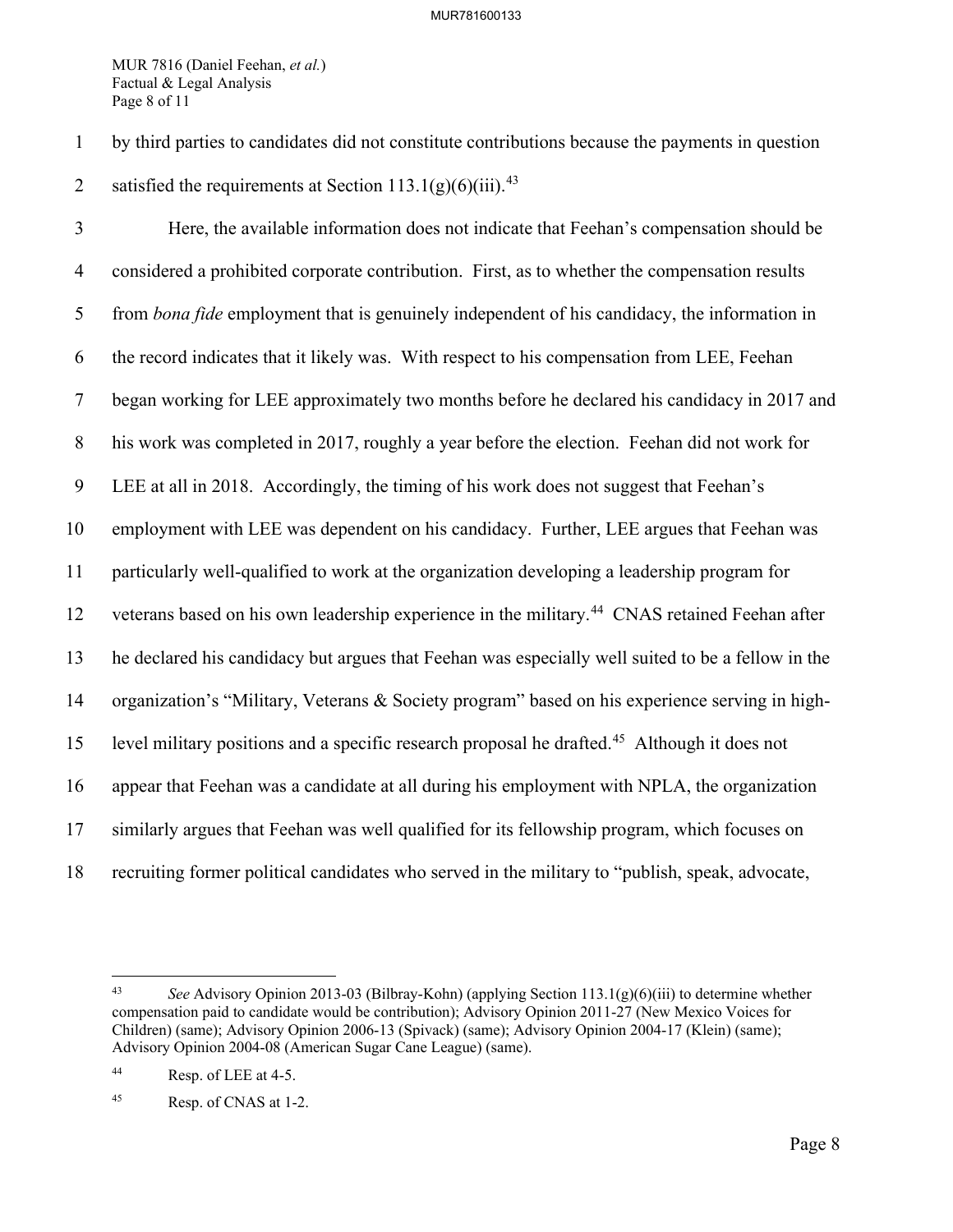MUR 7816 (Daniel Feehan, *et al.*) Factual & Legal Analysis Page 9 of 11

1 and conduct policy research . . . [and] help recruit more servant leaders to participate in the

2 political process." $46$ 

3 The Commission has previously approved similar arrangements where an apparently 4 well-qualified candidate served as a consultant. In Advisory Opinion 2013-03 (Bilbray Kohn), 5 for example, the Commission found that a candidate's consulting arrangement was *bona fide* and 6 independent, where the candidate quit her job as Executive Director of a non-profit "in 7 anticipation of her potential candidacy," and was re-hired by the same non-profit as a part-time 8 consultant. The Commission concluded that the non-profit had genuine reasons for hiring the 9 candidate as a consultant independent of her campaign, including her expertise, her experience, 10 and the difficulty of finding a replacement.<sup>[47](#page-9-1)</sup> Similarly, the record here suggests that all three 11 organizations had legitimate reasons for hiring Feehan based on his experience and expertise. 12 As to the second element, whether the compensation is exclusively in consideration of 13 services provided by the employee as part of this employment, it appears that Feehan was paid 14 only for services rendered. All three employers argue that Feehan was compensated exclusively 15 for the services he provided, and Feehan submitted a detailed affidavit attesting to his work. For 16 LEE, both the organization and Feehan maintain that he worked to implement a leadership 17 program for veterans. For NPLA, it appears he fulfilled the criteria for serving as a fellow by 18 conducting a research project geared to his expertise and participating in various calls and 19 events. And for CNAS, it appears he completed work as a fellow by performing research 20 relevant to the organization's mission. The Complaint does not make any allegation that Feehan

<span id="page-9-0"></span><sup>46</sup> Resp. of NPLA at 3.

<span id="page-9-1"></span><sup>47</sup> Advisory Opinion 2013-03 (Bilbray-Kohn) at 5; *see also* Advisory Opinion 2004-17 (Klein) (finding that a candidate's part-time consulting services for a law firm, which began during her campaign, were genuinely independent of the campaign because the candidate was paid on an hourly basis for services rendered, and not for any campaign-related reason).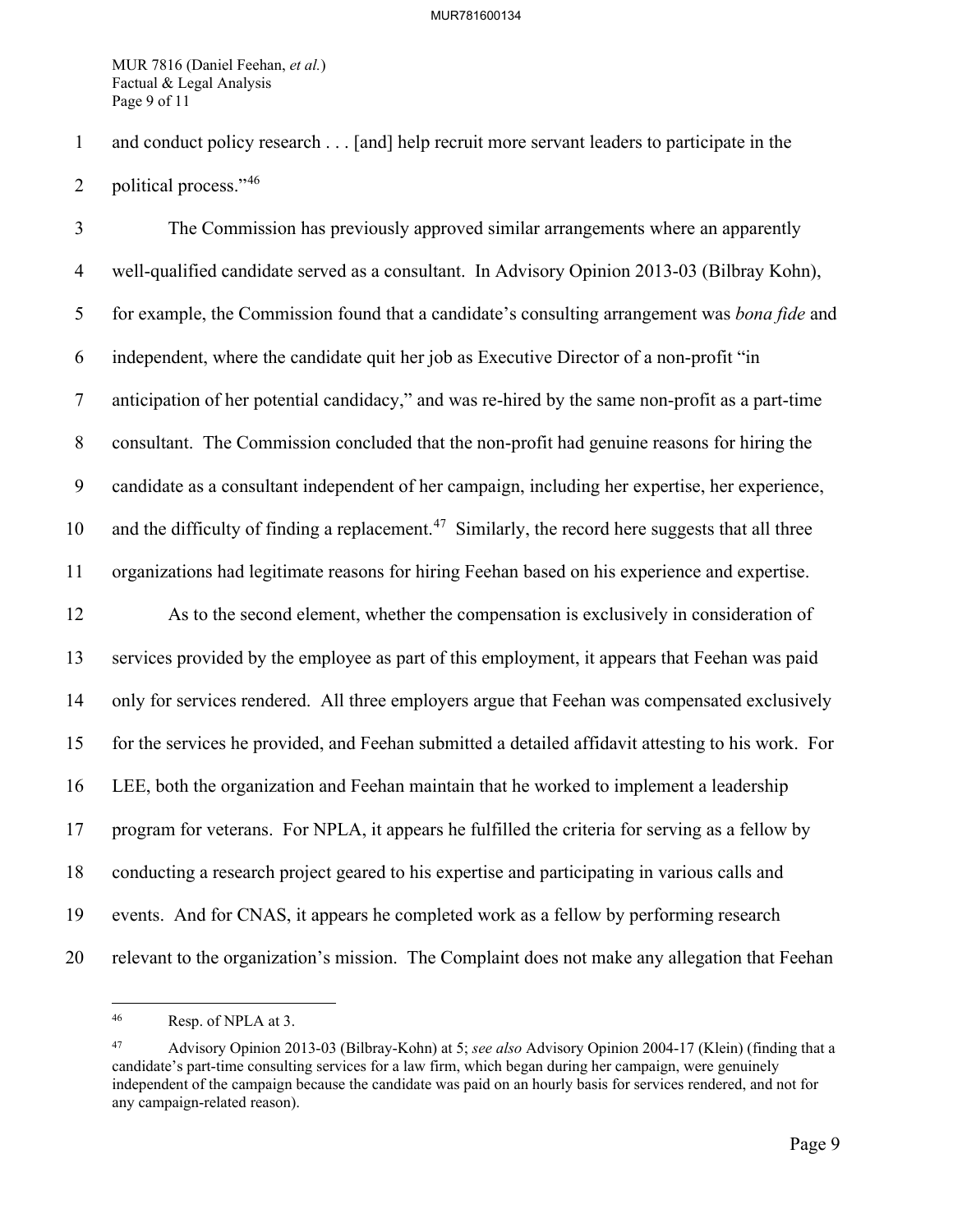MUR 7816 (Daniel Feehan, *et al.*) Factual & Legal Analysis Page 10 of 11

1 failed to provide the required services to any of these organizations, and there is no information 2 in the record to suggest that he did.

3 The allegations in the Complaint most directly implicate the third element — whether the 4 compensation paid to Feehan was excessive for his position. The Complaint's primary support 5 for its allegation is that Feehan was paid "an extraordinary \$184,000" in the four-and-a-half-6 month period between August 13, 2018, and December 31, 2018, which would mean Feehan was 7 paid \$271 per hour assuming he was working eight hours a day seven days a week in the midst 8 of a full-time campaign for Congress.<sup>[48](#page-10-0)</sup> The Complaint arrived at this figure based on Feehan's 9 original financial disclosures, as explained in the chart at the end of Section II. As noted above, 10 however, it does not appear that Feehan actually made \$184,000 during this period. Instead, 11 Feehan's amended filings indicate that he made only \$9,000 during this period. Moreover, this  $12$  \$9,000 appears to be compensation for work that began in December 2018,<sup>[49](#page-10-1)</sup> which was after the 13 election.

14 Although the Responses lack details that would have assisted the Commission in this 15 determination — such as copies of Feehan's written work products for these fellowships or other 16 records showing the value he provided to these organizations — there is not enough information 17 before the Commission to justify further action. In previous matters, the Commission has 18 generally accepted the representations of the employer that the compensation paid to a candidate 19 was not excessive for the position given the responsibilities of the employee,<sup>[50](#page-10-2)</sup> particularly in 20 cases such as this one where there is no information in the Complaint or public record to refute

<span id="page-10-0"></span><sup>48</sup> Compl. at 1.

<span id="page-10-1"></span><sup>49</sup> Resp. from NPLA at 3.

<span id="page-10-2"></span><sup>50</sup> *See, e.g.*, Advisory Opinion 2013-03 (Bilbray-Kohn) (finding salary of \$5,000 per month for 20 hours per week consulting not excessive).